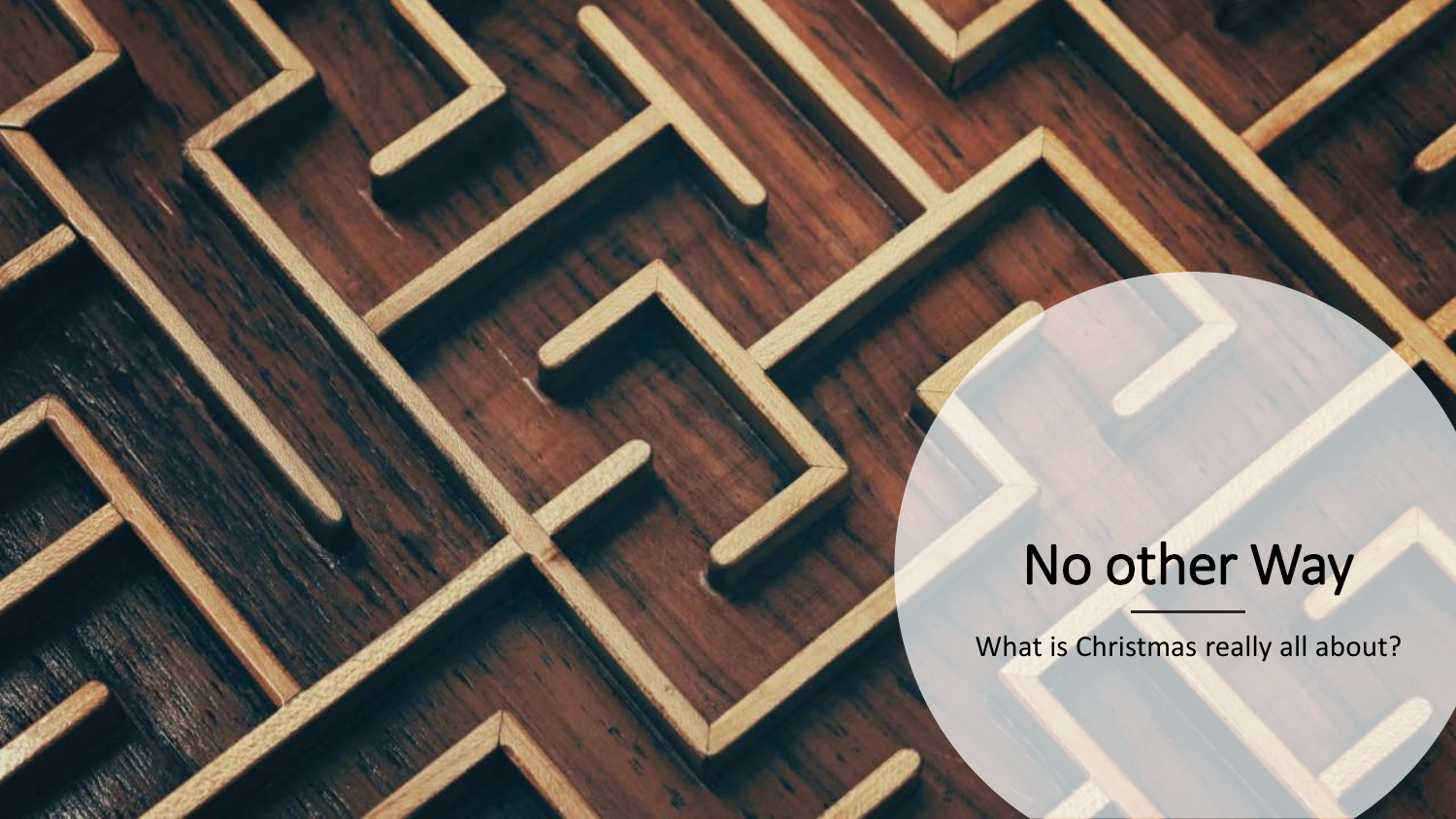





#### What is the meaning of Christmas for you?

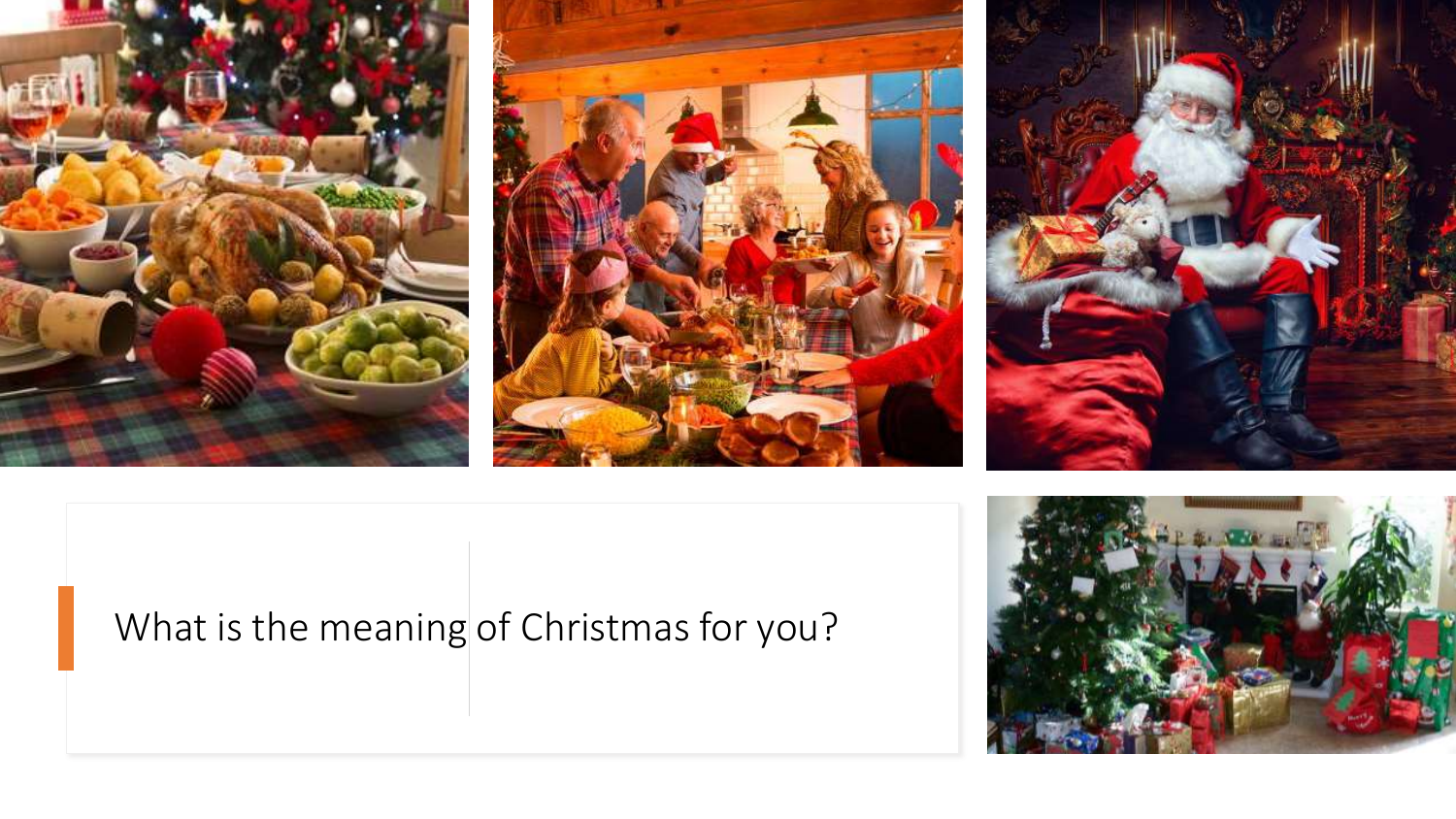## Hebrews 2:14-15

- 14 'Because God's children are human beings made of flesh and blood – the Son also became flesh and blood. For only as a human being could he die, and only by dying could he break the power of the devil, who had the power of death.
- 15 Only in this way could he set free all who have lived their lives as slaves to the fear of dying.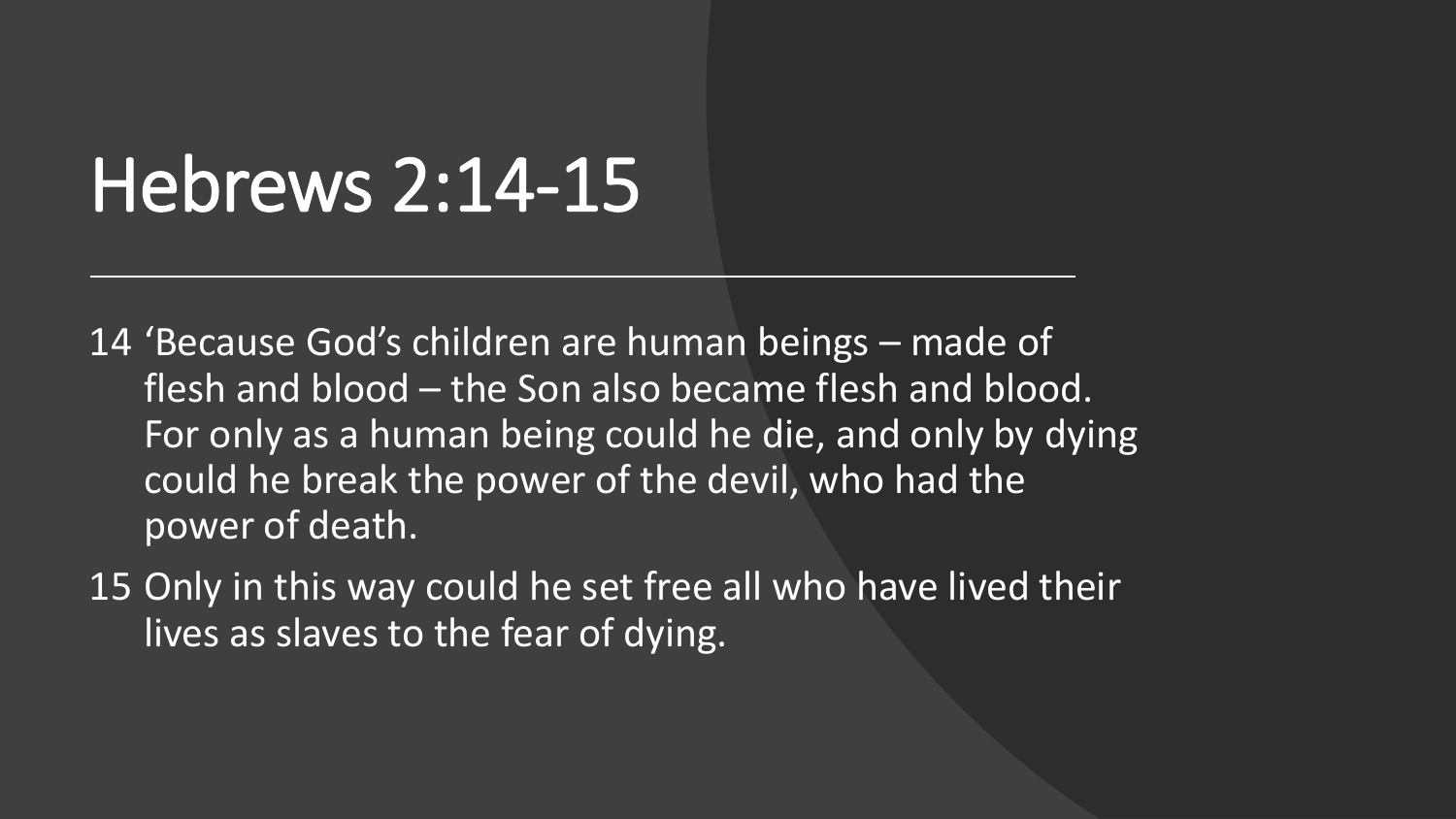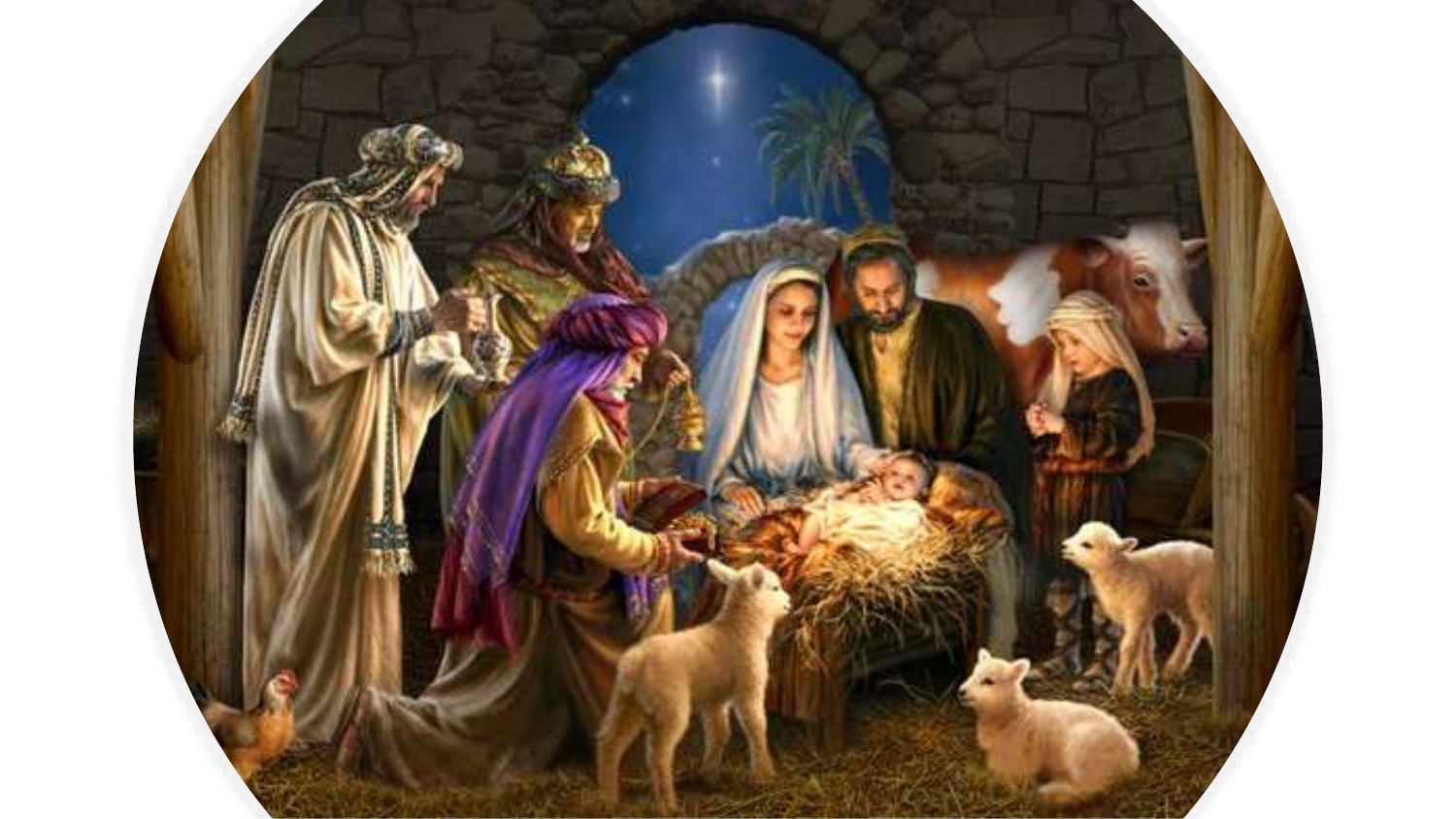# It's all about a person

- This passage sums up the very reasons why Jesus came to Earth.
- Jesus is who we remember at Christmas
- God reaches down to us. God comes down to us, to our level. Imagine this. this is the creator we are talking about. The one who made everything literally coming to us! What other belief system involves this?
- Jesus is the true gift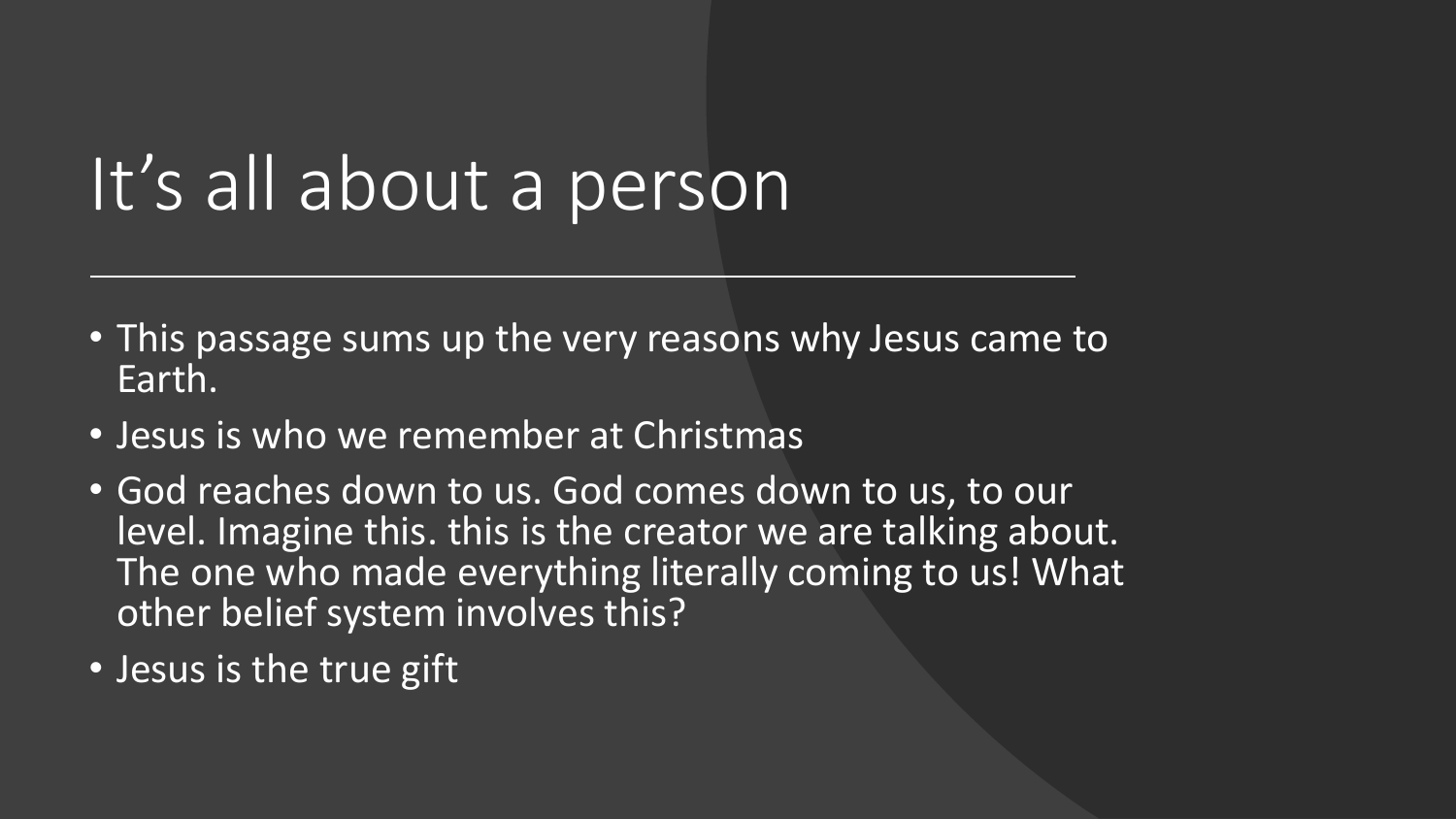#### 'Only in this way'

- 'Only in this way could he free all who have lived as slaves…'
- Jesus was given to pay for what we have done so that we can be set free
- 'Only in this way' this was the only way, there was no other option
- God is doing it for us purely because he loves us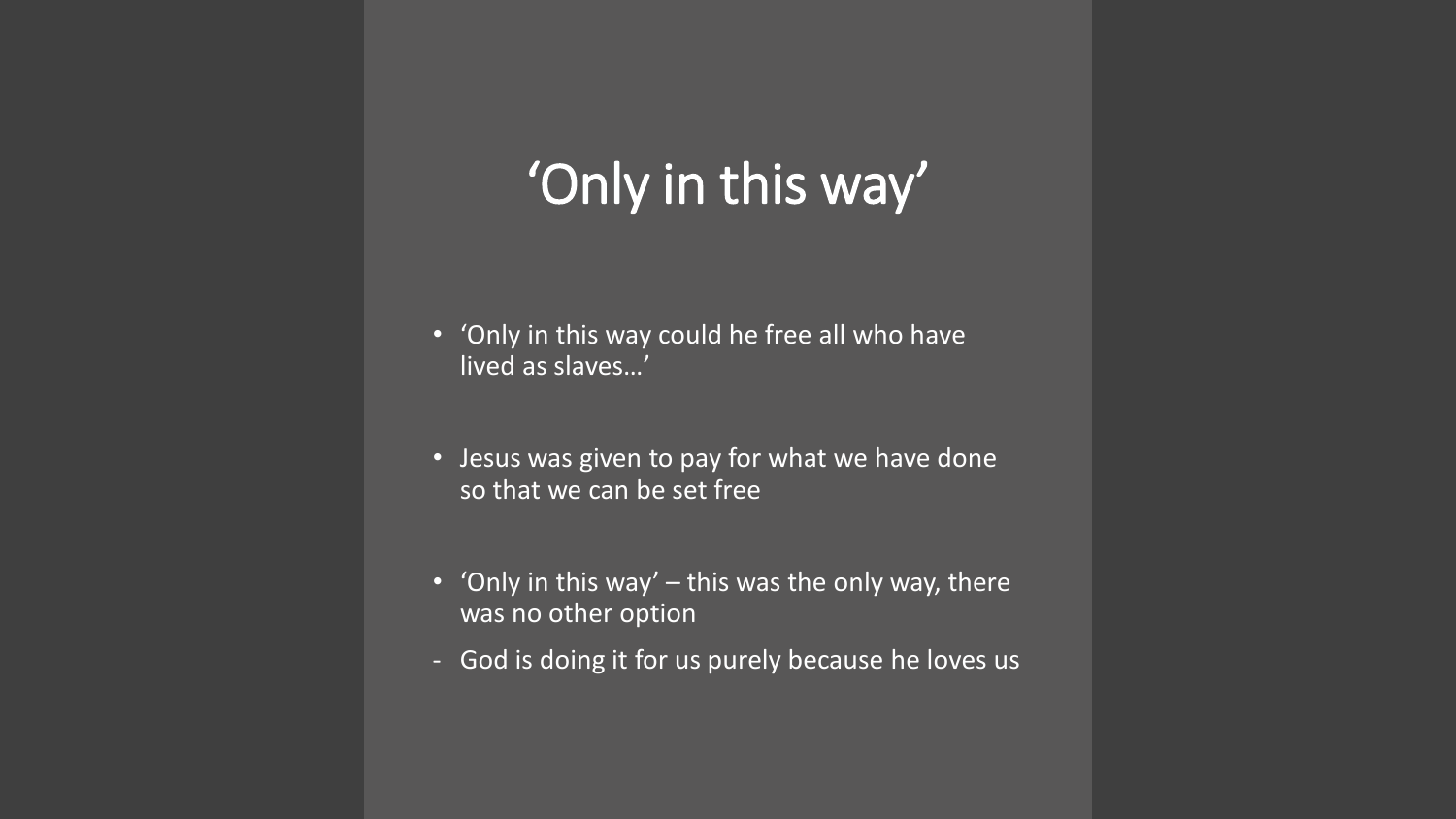# Hebrews 2:16-18

16 We also know that the son did not come to help angels; he came to help the descendants of Abraham.

- 17 Therefore, it was necessary for him to be made in every respect like us, his brothers and sisters, so that he could be our merciful and faithful high priest before god. Then he could offer a sacrifice that would take away the sins of the people.
- 18 Since he himself has gone through suffering and testing, he is able to help us when we are being tested.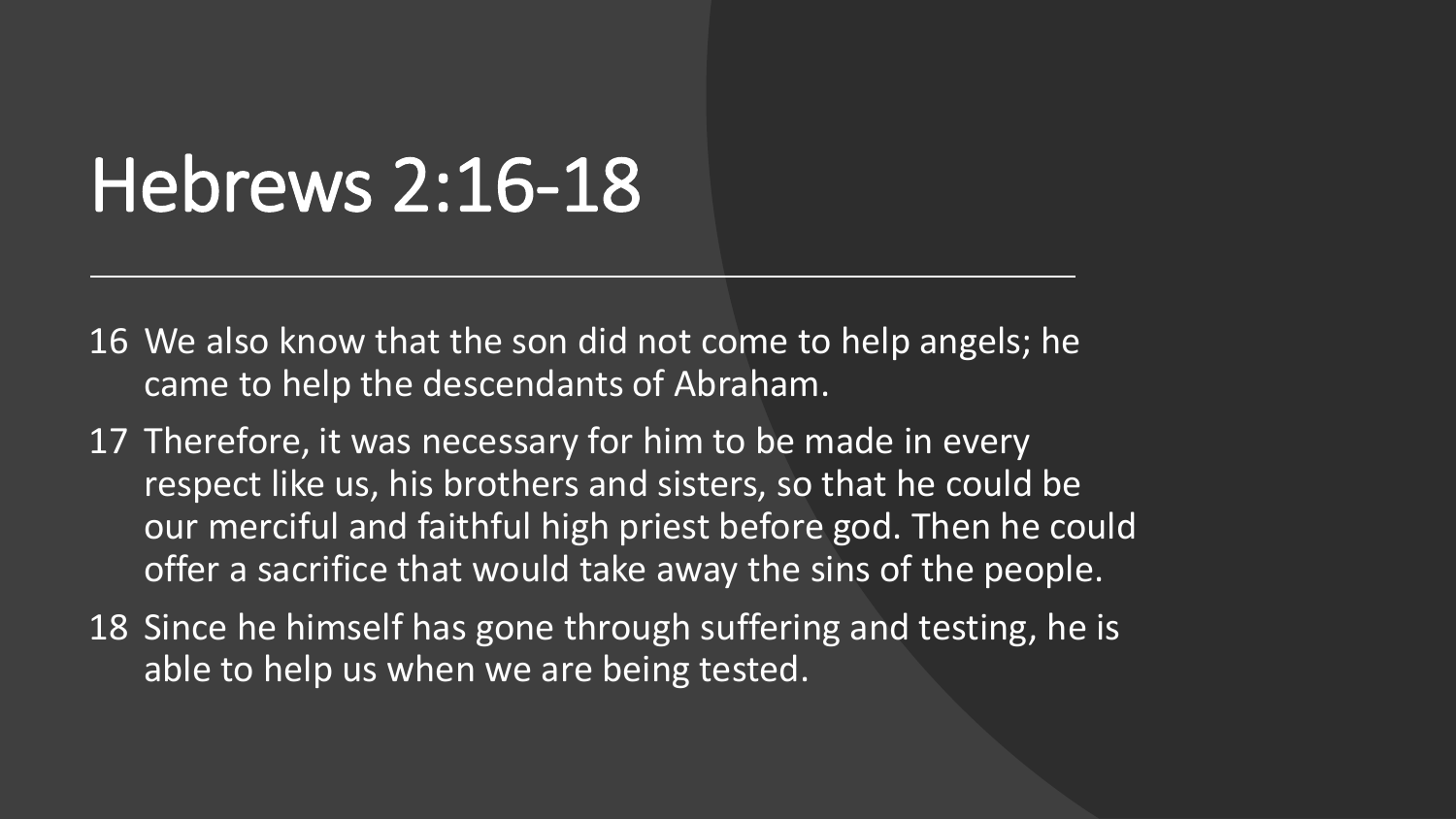- Verse 16 Jesus came to help us. He came for us and us alone
- Jesus is our representative before God. He speaks on our before, for us.
- Him being human allows for this
- He is God in human form. He is like us, understands us, so we can relate to him and him to us.